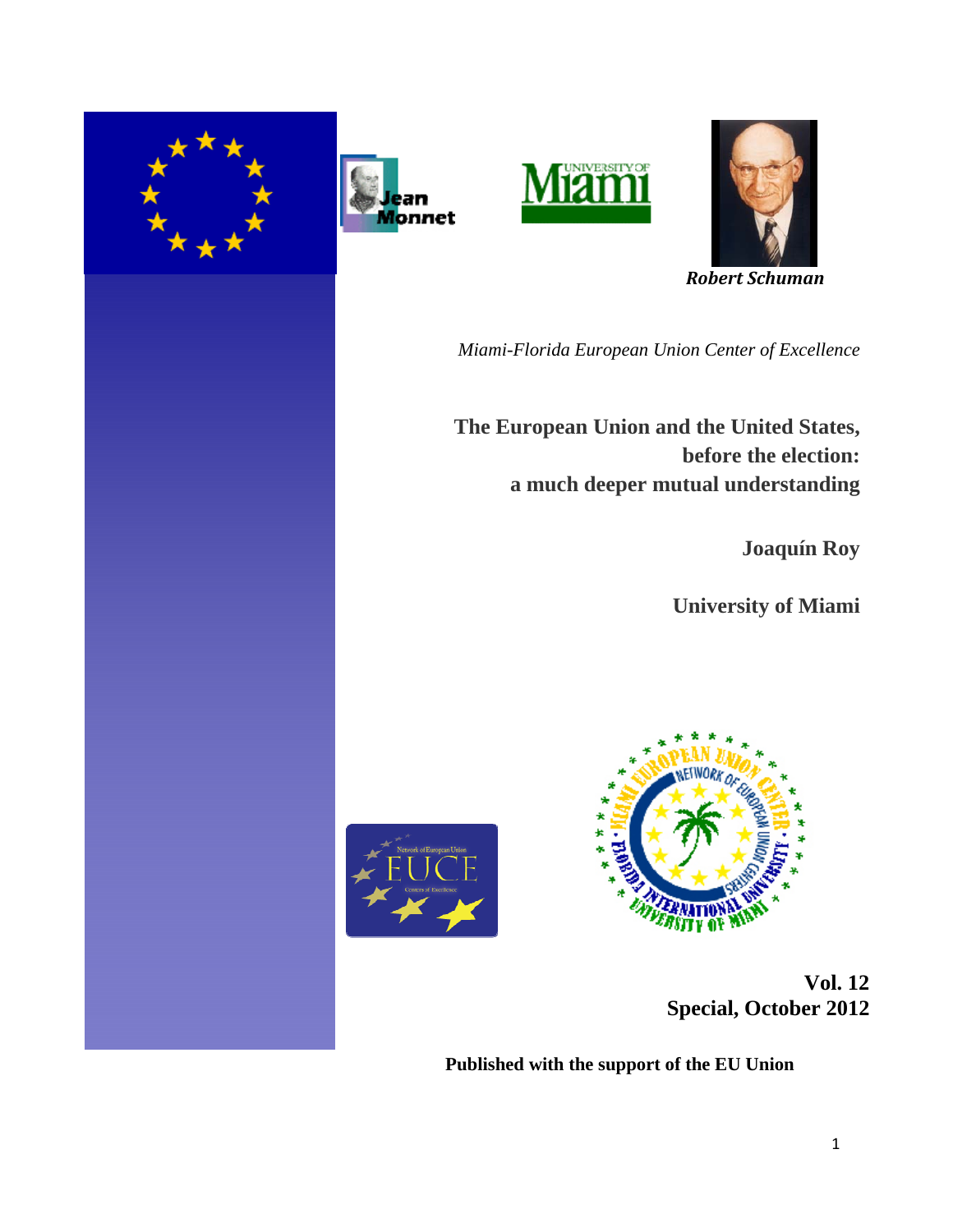#### **The Jean Monnet/Robert Schuman Paper Series**

The Jean Monnet/Robert Schuman Paper Series is produced by the Jean Monnet Chair of the University of Miami, in cooperation with the Miami-Florida European Union Center of Excellence, a partnership with Florida International University (FIU).

These monographic papers analyze ongoing developments within the European Union as well as recent trends which influence the EU's relationship with the rest of the world. Broad themes include, but are not limited to:

- $\triangleright$  The collapse of the Constitution and its rescue by the Lisbon Treaty
- $\triangleright$  The Eurozone crisis
- $\triangleright$  Immigration and cultural challenges
- $\triangleright$  Security threats and responses
- $\triangleright$  The EU's neighbor policy
- $\triangleright$  The EU and Latin America
- $\triangleright$  The EU as a model and reference in the world
- $\triangleright$  Relations with the United States

These topics form part of the pressing agenda of the EU and represent the multifaceted and complex nature of the European integration process. These papers also seek to highlight the internal and external dynamics which influence the workings of the EU and its relationship with the rest the world.

*Miami - Florida European Union Center Jean Monnet Chair Staff* 

University of Miami **Joaquín Roy** (Director, Jean Monnet Prof.) 1000 Memorial Drive **Astrid Boening** (Research Associate) 101 Ferré Building **María Lorca** (Research Associate) Coral Gables, FL 33124-2231 **Maxime Larivé** (Research Assistant) Phone: 305-284-3266 **Dina Moulioukova** (Research Assistant) Fax: (305) 284 4406 **Alfonso Camiñas-Muiña** (Assistant Editor) Web: [www.miami.edu/eucenter](http://www.miami.edu/eucenter) **Beverly Barrett** (Assistant Editor)

> Florida International University  **Rebecca Friedman** (FIU, Co-Director)

#### *Inter-American Jean Monnet Chair Editorial Board:*

**Paula All,** Universidad del Litoral, Santa Fe, Argentina **Carlos Hakansson**, Universidad de Piura, Perú **Finn Laursen**, Dalhousie University, Halifax, Canada **Fernando Laiseca**, ECSA Latinoamérica **Michel Levi-Coral**, Universidad Andina Simón Bolívar, Quito, Ecuador **Félix Peña**, Universidad Nacional de Tres de Febrero, Buenos Aires, Argentina **Lorena Ruano,** CIDE, Mexico **Eric Tremolada**, Universidad del Externado de Colombia, Bogotá, Colombia

*International Editorial Advisors:* 

**Federiga Bindi,** University Tor Vergata, Rome **Blanca Vilà**, Autonomous University of Barcelona **Francesc Granell,** University of Barcelona, Spain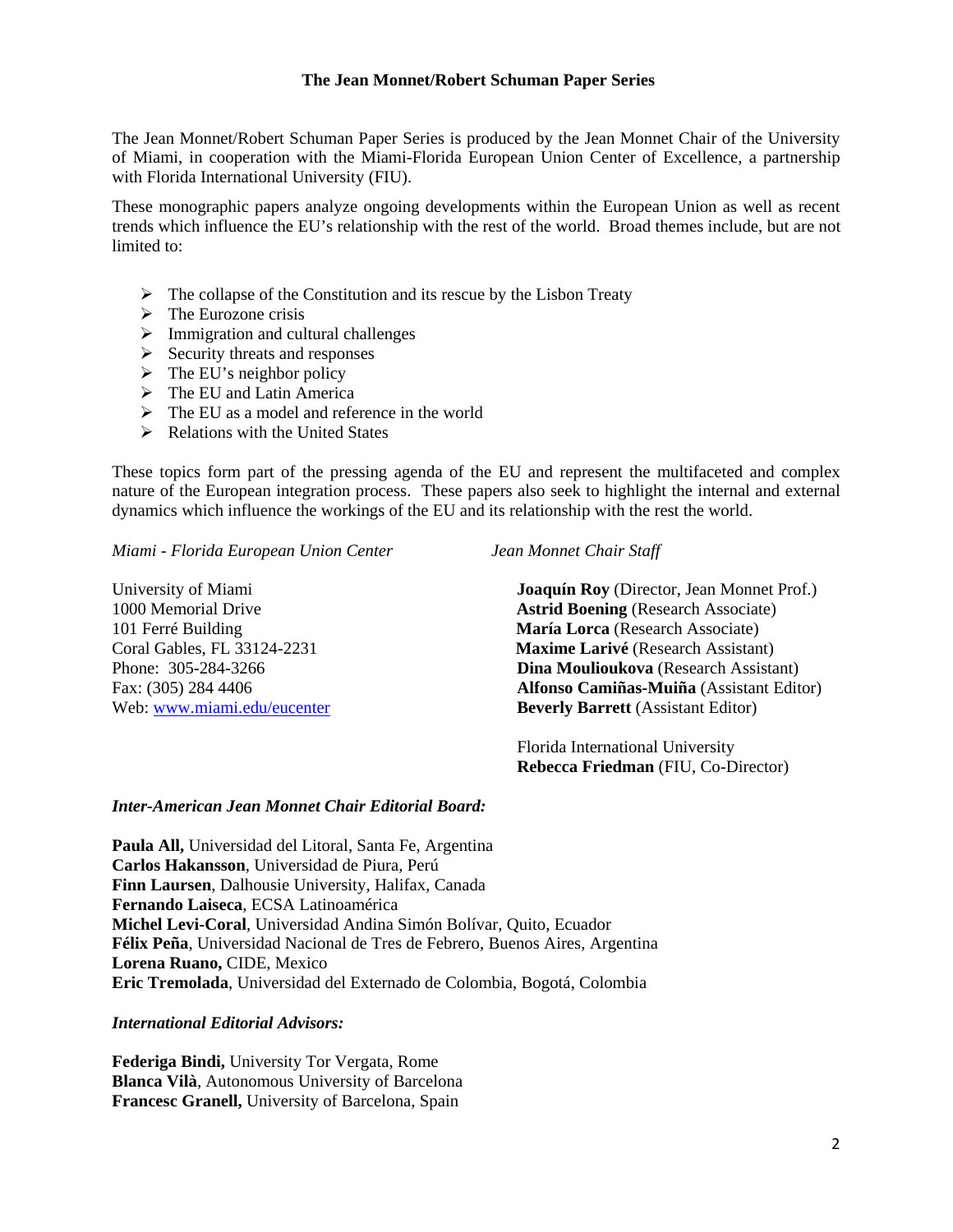## **The European Union and the United States:**

### **a much deeper mutual understanding[\\*](#page-2-0)**

# **Joaquín Roy**

## **University of Miami**

Governor Romney's statement that President Obama was trying to convert the United States into a European state actually served to point out the need for a much deeper understanding of both entities to make considerable progress in the future. The need for a close alliance is taken for granted. However, the link is riddled with confusion and stereotypes. This relationship is considered a normal fact forged by mutual historical legacies. Hence the frequent signs of awkward behaviour and misunderstandings under the cover of the notion that potential damage will be corrected by the force of the special relationship. If conflicts are detected, both parties are said to be condemned to agree. If a lack of knowledge is detected, it will be modified by accessible means. Mechanisms for an understanding and cooperation are within reach. Therefore, an effective relationship is not utopian. However, there are areas in which much work is needed to strengthen the alliance and correct its shortcomings. There is a need, not only for agreements in economic and political issues, but also for a deeper understanding of the essence of both entities.

 The Twentieth Century has been dominated by a series of events, ideologies and historical milestones in inter-state relations. Among the most important are two World Wars, the rise and fall of extreme ideologies that left a tragic mark, and a transcontinental relationship that was intimately fused with the war contests (and a Cold War). An ongoing relationship has been maintained in spite of some politically incongruent views between both continents. However, what seems to be "normal" presents profiles and angles with variable dimensions that require an adjustment in the analysis, even more in the current times, in the fading away of what was called the "American century".

 Both partners in this apparent marriage of convenience propelled by professed love are different in their essential DNA. They contrast in their structure, and they have been in similar fashion but not always as a solid block free from all sorts of difficulties. In spite of all this, the alleged solid relationship between Europe and the United States is

[http://curi.org.uy/archivos/Estudiodelcuri07roy.pdf.](http://curi.org.uy/archivos/Estudiodelcuri07roy.pdf) For a short analysis, see: Joaquín Roy, "Europa y EEUU: antes y después de las elecciones presidenciales" Fundación Alternativas (Madrid), 18/2012.

<span id="page-2-0"></span><sup>\*</sup> For an expanded version of this comment in Spanish, see: "La Unión Europea, desde Estados Unidos: percepción, investigación, acción." Consejo Uruguayo de Relaciones Internacionales (CURI) 6/2012

[http://www.falternativas.org/opex/documentos/notas-prospectivas/europa-y-eeuu-antes-y-despues-de-las-elecciones](http://www.falternativas.org/opex/documentos/notas-prospectivas/europa-y-eeuu-antes-y-despues-de-las-elecciones-presidenciales)[presidenciales](http://www.falternativas.org/opex/documentos/notas-prospectivas/europa-y-eeuu-antes-y-despues-de-las-elecciones-presidenciales)

<span id="page-2-1"></span>Joaquín Roy is Jean Monnet Professor "ad personam" and Director of the European Union Center at the University of Miami. [jroy@Miami.edu](mailto:jroy@Miami.edu). [www.as.miami.edu/eucenter](http://www.as.miami.edu/eucenter)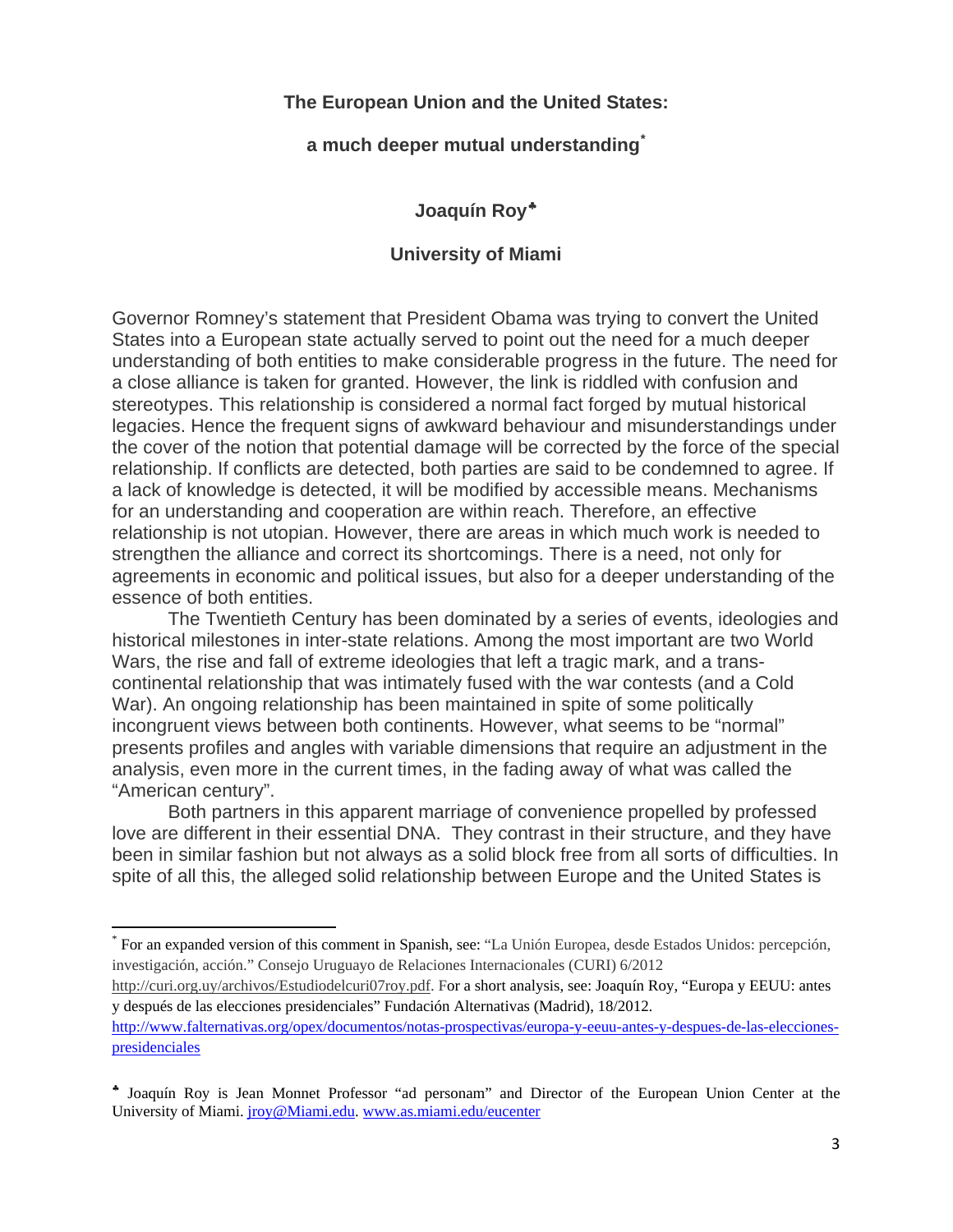considered exempted of serious discrepancies. Both partners seem to response to similar values, interests and objectives. However, they have a different personality.

 There is a need to distinguish two expressions that are wrongly considered as synonymous. "Europe" responds to a geographical or cultural identification, while the "European Union" is, at the moment, a juridical entity, which enjoys full personality as international subject since the Treaty of Lisbon. Before that, according to the orthodoxy of international law, the "EU" did not exist. Only the European Community, more exactly the European Economic Community (EEC) was able to operate in the world scene though the Commission in the areas assigned to its structure. But the EU could not be a "nation" of cultural or ethnic fashion without the requirement of will to belong, according to the profiles of nationalism forged by lineage and blood of individuals ("nationals"). The EU (and its predecessors) is an entity composed of sovereign States that band together by will. They were not forced by conquest, war or political pressure. The EU would then be more similar to a "civic" or "liberal" nation.

 At the other side of the pond, an entity with an ambiguous name (the United States of America) has a defined profile and precise international personality, an active subject of international law. This explains why the American mind believes that the United States is actually an idea, based in a sentiment of exceptionality, the most successful "civic" nation in history. But the ambiguity of the label "United States" reveals ambivalence and confusion to speakers of other languages. For example, in Spanish it is a widespread custom to refer to "los Estados Unidos", in plural, taking a verb in plural. However, in recent years, the style books of major newspapers have recommended the use of the singular "Estados Unidos", an apparently plural grammatical subject used with verbs in singular ("Estados Unidos es un gran país"). The firm conviction of the solidity of this political entity is proven by the simple fact that in English,grammatically the country name that is plural, in plural), is accompanied systematically by verbs in singular, such as"the United States is a rich country". This peculiarity, according to traditional sources, was not always this way. Before the Civil War, American English said "the United States are very powerful".

Anyhow, on the spot comments and rigorous studies identify "the United States" as a defined territory, with a federal structure, composed of States (heirs of British colonies that won independence by will in 1776), a people that acquire citizenship of "the United States" directly (not as in a confederation as in the EU), with common institutions, elections by universal suffrage, and the trappings of international recognition. In contrast, doubts arise on the personality of "Europe". Its existence is questioned, its geographical limits are labelled as imprecise (especially in the East), and its shared values and interests are scrutinized. While the "Americans" apparently know who they are, Europeans seem content with knowing who they are not. Europe, at least, is not Africa or Asia, even though some citizens of these two continents may share sentiments for European values.

From the preceding arguments one can conclude, in contrast with the belief that both entities (the United States and the European Union) respond to a different personality, if that they have in common to have a similar origin: will to be. One is an "American" (meaning an individual of the United States), juridically and sentimentally, by an individual decision. Even though recently arrived persons may not internally adopt all and each one of the ingredients of the U.S. "faith", they cannot be denied the right to exercise it according to personal convenience, provided it is done within the law. The European Union, composed not by individuals but by States, has also similar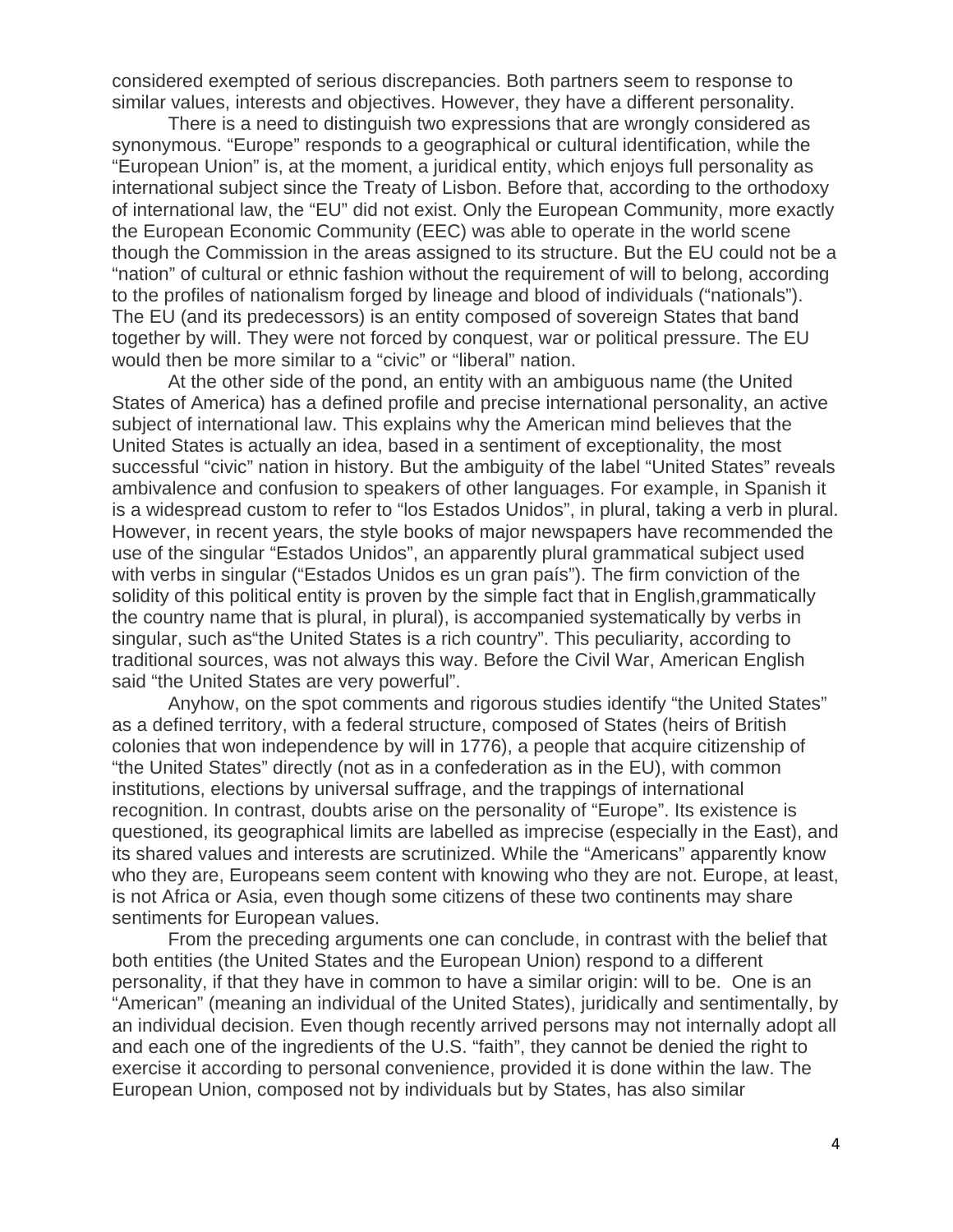foundations born out from a will to join. The citizens of these countries acquire also this condition voluntarily, although in an indirect fashion by the decision taken by their corresponding States of which they are citizens. They cannot, juridically, accede to have the European (more accurately, European Union) citizenship in the same fashion as U.S. citizens received theirs. Citizens of Europe do not need to go through a previous filter of meeting the citizenship requirements, as necessary for any given state. European (read "EU") citizenship is in reality a hybrid condition, best illustrated by the burgundy covers of EU member states issued passports.

But in both cases, American and European, a wish to join makes possible the recommitment to a political entityto which one believes to belong. In Europe this quality is taken for granted by the unstoppable force of history. In the European setting one finds the significant case that in France, in the aftermath of the Revolution, it was the State that made the Nation. In the case of the EU, this entity was formed to give legal sense and political personality to "Europe", a cultural entity, whose destiny and survival were put in question by the quasi suicidal of World War II.

However, the EU plays some roles of a State (via its common policies). While "Europe" then can be considered as a "cultural" nation, that has a common sovereignty shared in diverse degrees, the EU would be the "State", a structure formed by institutions and laws that provide economic consistency to the "nation". In the future, these two lines ("Europe" and the "EU") may merge, as in a standard "Nation-State". In contrast, or as in a later stage, "the United States" enjoys both dimensions: nation and state, an example of classic "nation-state".

For Europe and the EU, the United States is a unitary actor, equipped with sovereign decisions at the federal level; for the United States, the EU is equalized with "Europe". At the same time, "Europe" is for Washington a badly connected series of States with which one has to deal in crucial issues. It may even be convenient to carry out this task individually with some States, avoiding the complicated maze of the EU, or even questioning it in a rather problematic fashion. Let's remember that when Henry Kissinger allegedly asked for "the telephone of Europe", he meant of the number to call the EU. Nonetheless, still today, after the establishment of the position of High Representative of the Common Foreign and Security Policy (CFSP), when sensitive security topics are addressed, Washington prefers to set them in the context of NATO or in a bilateral deal with a given country. Regrettable, "Europe" and the "EU" hardly exist for that strategic and geopolitical mind of the United States. While this shortcoming in Trans-Atlantic relations is not solved, problems of understanding will remain. [†](#page-4-0)

What then should be the priority of the president of the United States after the elections? First, Obama or Romney should decide what kind of European Union is for the best interest of the United States. A general gift list issued by numerous U.S. thinktanks and observers concur that what is urgently needed is an EU (and Europe) complete (an even closer union). It should be "free" of all the old evils that led to intolerance and racism. Finally, the EU/Europe should be not only in peace, domestically, but exerting its influence in its immediate vicinity and later in the rest of the world. $<sup>1</sup>$  For this second stage scenario Europe needs to play a model role along the</sup>

<span id="page-4-1"></span><span id="page-4-0"></span> † For an expanded bi-regional set of recommendations, see "Shoulder to Shoulder: Forging a Strategic U.S.–EU Partnership", a report coordinated by Center of Trans-Atlantic relations of Johns Hopkins-SAIS University.<http://transatlantic.sais-jhu.edu/publications/books/shoulder-to-shoulder-book-finaltext.pdf>